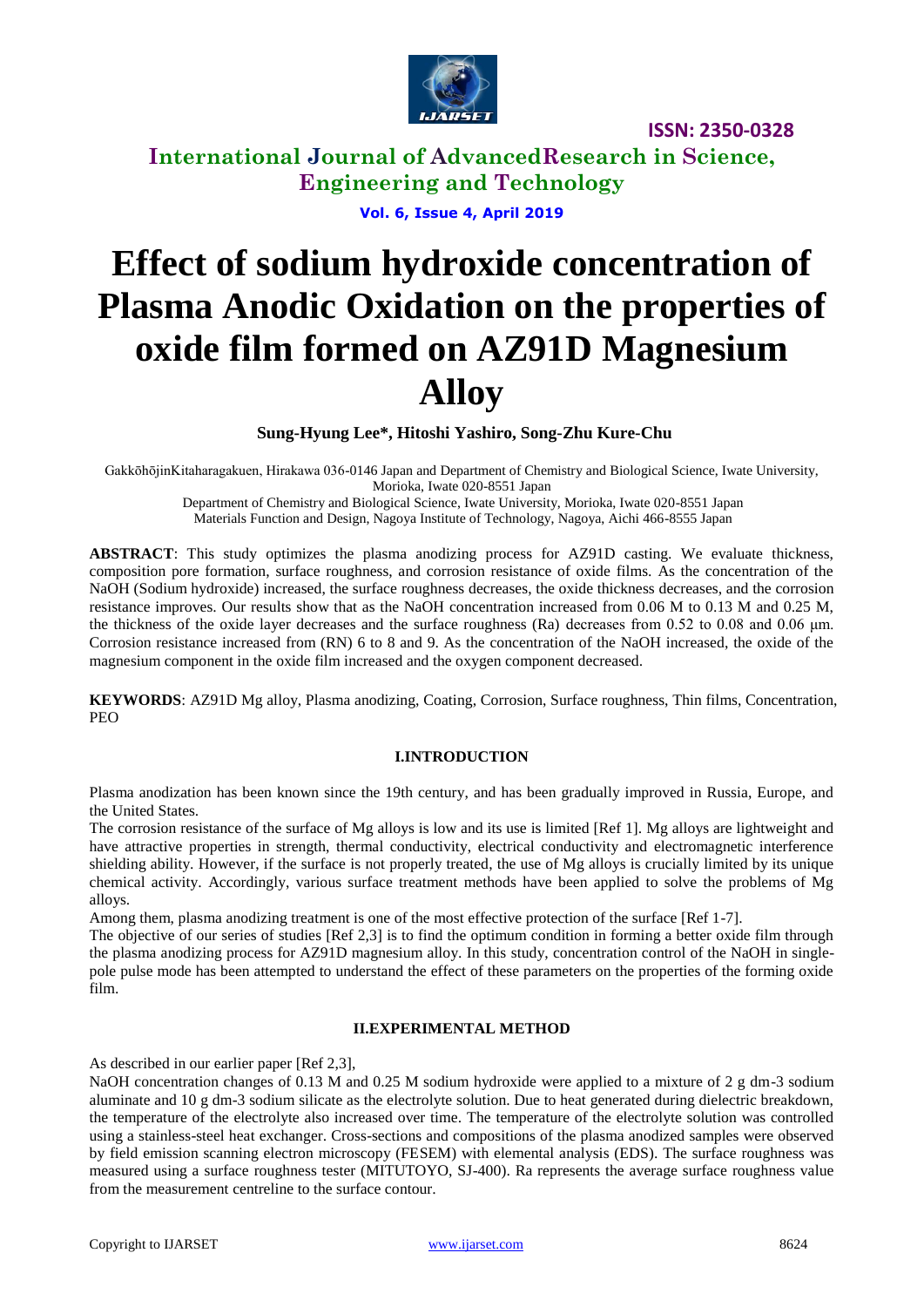

## **International Journal of AdvancedResearch in Science, Engineering and Technology**

#### **Vol. 6, Issue 4, April 2019**

Electrochemical impedance spectroscopy (EIS) measurements were performed in a 3 mol dm-3 NaCl solution using a potentiostat/galvanostat (10V/2A, ZIVE SP2, WonATech, Co., Ltd) to evaluate corrosion characteristics. The frequency response analyser (FRA) was used to analyse the EIS output. Also, a salt spray test was conducted according to the American Society for Testing and Materials (ASTM)-B117 standard test using a 5 wt% NaCl solution maintained at 35 °C for 72 h using a salt spray tester.

#### **III. RESULTS AND DISCUSSION**

In order to investigate the influence of the NaOH concentration on the formation of the plasma oxide film, the pulse voltage was fixed at 150 V at 50 °C for 15 min, and the NaOH concentration was changed to 0.06 M, 0.13 M, and 0.25 M.



Figure 1. Typical variation of current density showing different stages of plasma anodization NaOH concentration at 50 °C.

Figure 1 shows the change in image and current of the plasma generated on the surface during the anodizing process. Plasma generation occurs through several steps, and other phenomena are also observed. Conventional anodization occurs at step A where significant gas evolution is observed. Voltage, threshold, breakdown voltage, and dielectric breakdown produce fine, uniform white microscale discharge at weak areas of the sample surface.

Over time, the amount of plasma generated on the surface increased. The maximum orange plasma volume was generated during step B-C, and in step D the volume occupied by plasma was increased [Ref 1-3].

The voltage response characteristics over time were similar at 0.06 M, 0.13 M and 0.25 M. However, when the NaOH concentration was low in the whole step, the voltage response was slightly slower.

An increase in electrolyte concentration is considered to be a good factor for the discharge channel and the plasma generation by increasing the electrolytic reaction of the electrolytic Mg alloy interface and increasing the mobility of the electrolyte solution. As the electrolyte concentration increased, the content of OH- ions contained in the electrolyte increased, thereby increasing the electric conductivity of the electrolyte, thereby increasing the reaction with  $Mg + [Ref]$ 8].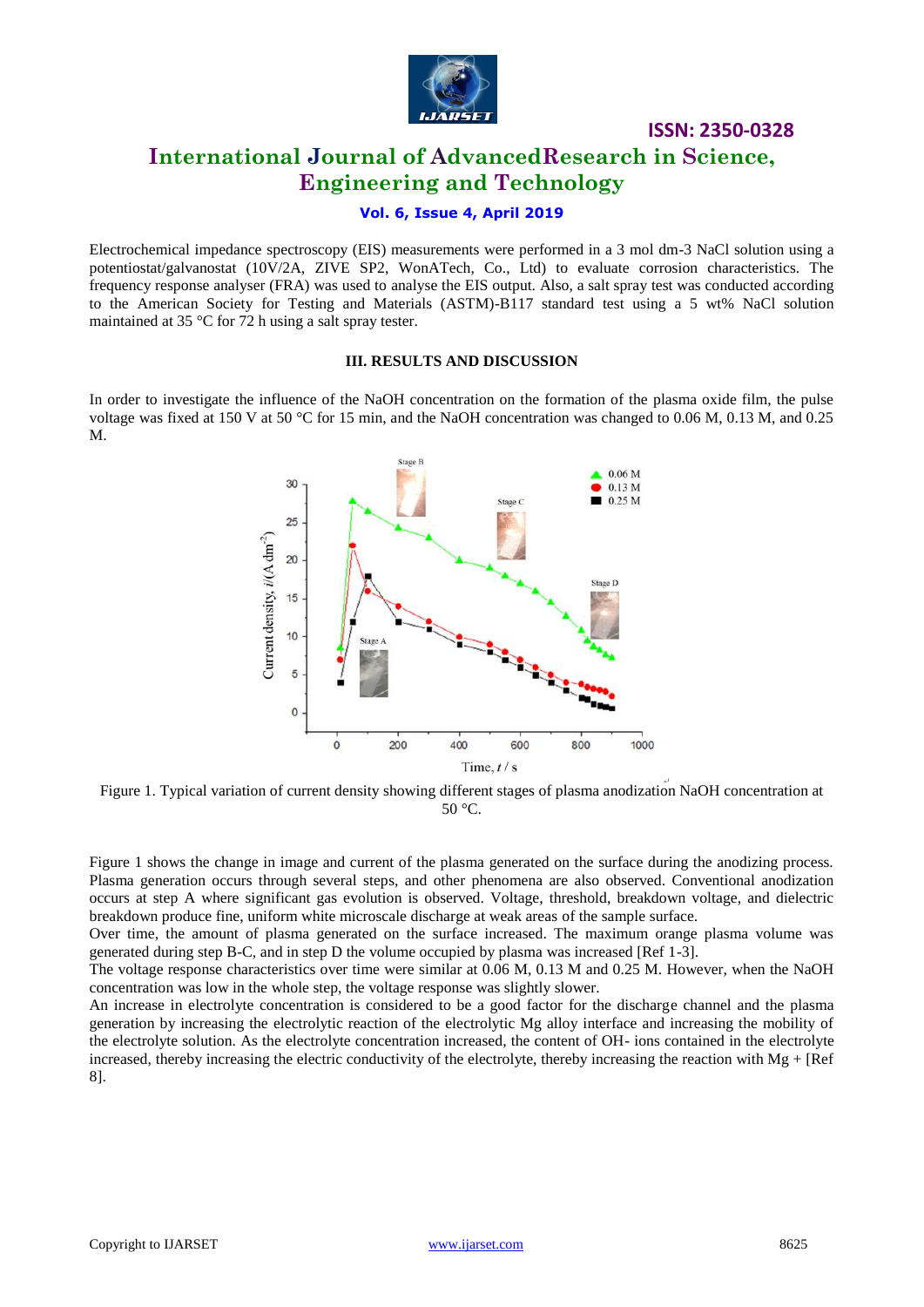

# **International Journal of AdvancedResearch in Science, Engineering and Technology**

## **Vol. 6, Issue 4, April 2019**



Figure 2. Digital microscope surface photographs at (a) 0.06 M, (b) 0.13 M, (c) 0.25 M.

Figure. 2 is an optical microscope image of the oxide film formed on the AZ91D material after plasma anodizing treatment, in which the concentration of the NaOH was changed to 0.06 M, 0.13 M, and 0.25 M at a fixed voltage of 150 V for 15 min. The surface of the oxide film formed in all samples contains crater traces, pores generated by secretions, and uneven products that generate craters. This phenomenon is caused by the plasma explosion of the surface of the sample at a high temperature at which molten Mg reacts rapidly with the NaOH and is cooled. We have found that the size of the pores produced by the plasma and the amount of product produced by the release decreases with increasing NaOH concentration.



Figure 3. Surface roughness of the oxide film on the AZ91D surface after plasma anodization at (a) 0.06 M, (b) 0.13 M, (c) 0.25 M.

Figure 3 shows the roughness of the specimen with changes in NaOH concentration. As the NaOH concentration increased from 0.06 M to 0.13 M and 0.25 M, the surface roughness decreased from 0.52 to 0.08 and 0.06 μm. The higher the concentration of the NaOH, the lower the surface roughness is.



Figure 4. Surface morphologies of AZ91D after plasma anodization at (a) 0.06 M, (b) 0.13 M, (c) 0.25 M.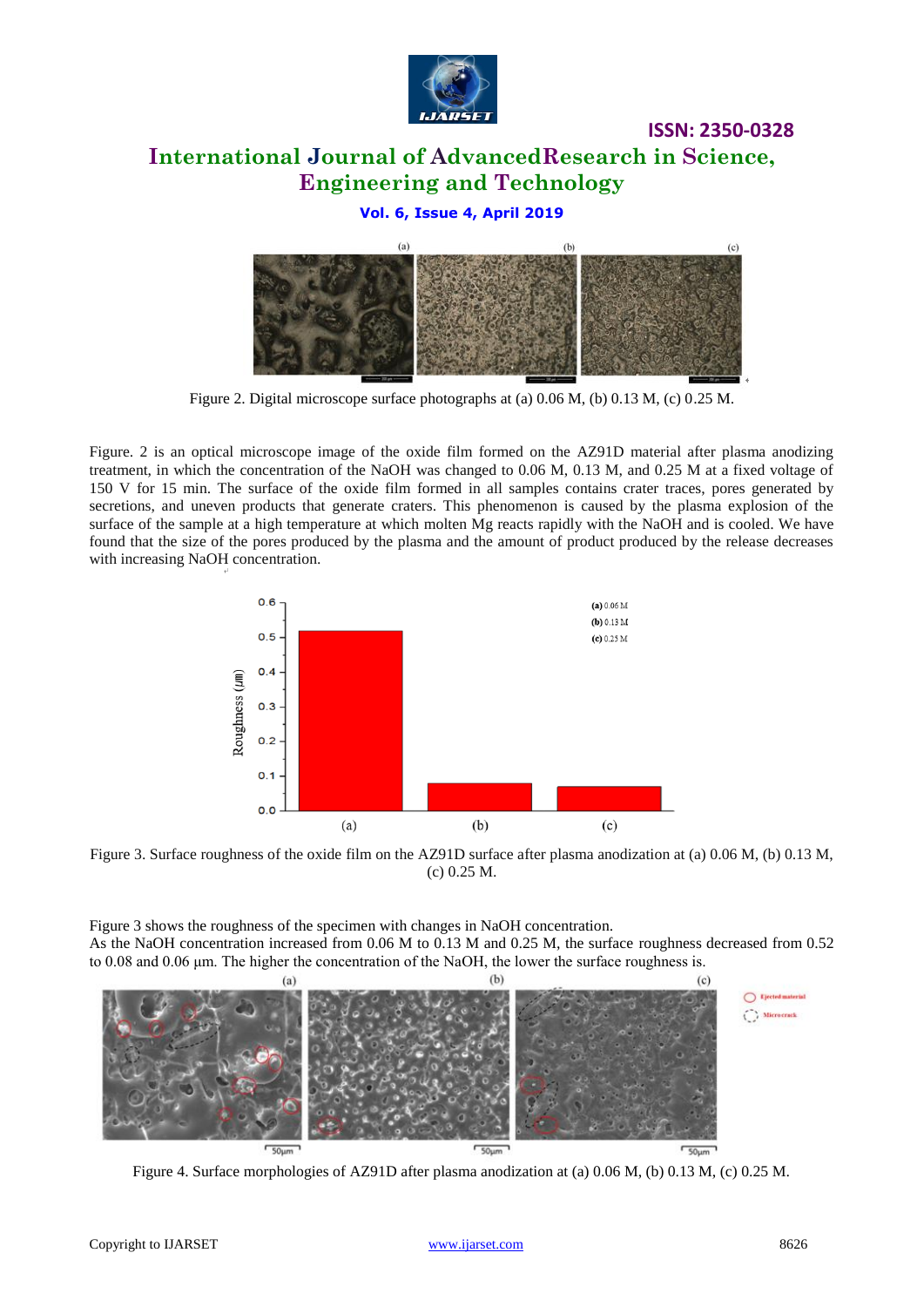

## **International Journal of AdvancedResearch in Science, Engineering and Technology**

#### **Vol. 6, Issue 4, April 2019**

Figure 4 shows an FESEM image of a sample surface treated at 0.06 M, 0.13 M, and 0.25 M concentration of NaOH. The surface of the specimens treated at 0.06 M showed uneven porosity and some eject material and microcracks, which are holes created by the plasma at the material/oxide interface, leading to a porous coating with low durability [Ref 9].

The surface of oxidized specimens treated at 0.13 M and 0.25 M showed a relatively constant pore size and only a small amount of eject material was detected on the surface. Also, the number of eject material and microcracks was relatively small.

It is considered that the microcrack is caused by the fact that the tensile stress generated in the plasma electrolytic oxide film process becomes larger than the thermal expansion coefficient of the oxide film. The pores of the oxide film are generated by the generation of oxygen during the plasma anodizing process. Because the arc discharge time during the process is very short (about 10 μs), the oxygen produced during the process is trapped in high-temperature and highpressure molten oxides [Ref 10]. As the concentration of the electrolyte increased, the electrical conductivity of the electrolyte also increased. Increasing the electrical conductivity of the electrolyte lowers the breakdown voltage and reduces the dielectric strength during plasma anodization. Thus, the arc discharge forms a dense and uniform oxide film even if the plasma anode proceeds for the same time [Ref 11].



Figure 5. Oxide film thickness of AZ91D material formed by plasma anodization at (a) 0.06 M, (b) 0.13 M, (c) 0.25 M.



Figure 6. Cross-sectional view of AZ91D after plasma anodization at (a) 0.06 M, (b) 0.13 M, (c) 0.25 M.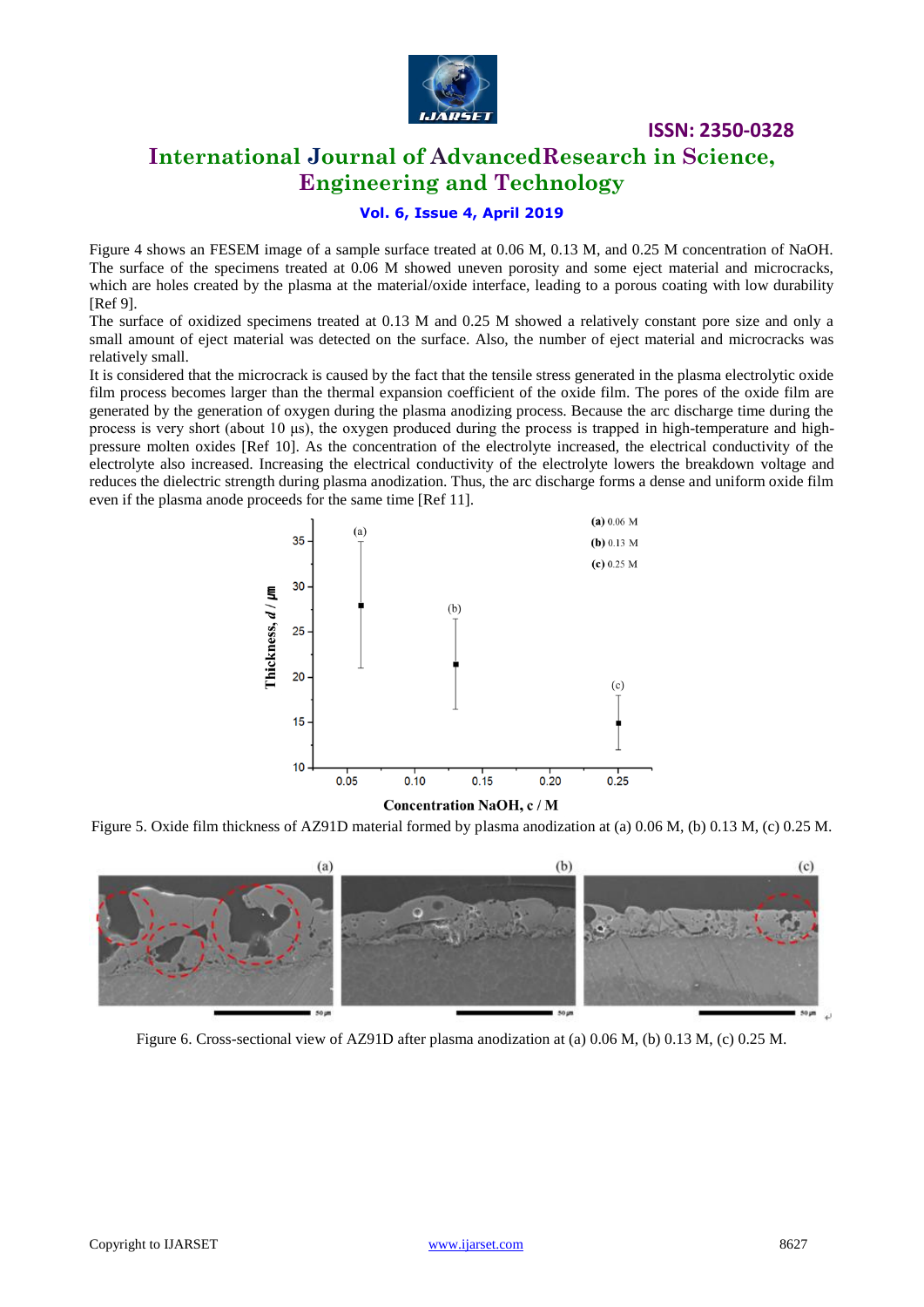

# **International Journal of AdvancedResearch in Science, Engineering and Technology**

## **Vol. 6, Issue 4, April 2019**



Figure 7. Cross sectional view of AZ91D after plasma anodizing at (a) 0.06 M, (b) 0.13 M, (c) 0.25 M.

Figures 5, 6 and 7 show the average film thickness, structure, and composition determined from the cross section of the 0.06–0.25 M plasma anodic oxide film.

Figures 5 and 6 show oxide film thickness and cross-sectional images. The thickness tends to decrease with increasing NaOH concentration. When the NaOH concentration was  $0.06-0.25$  M, the thickness of the oxide film was  $21-35$  µm, 16.5–22.5 µm, and 7–18 µm.

The plasma anodic oxide film had few defects and uniformly formed as the NaOH concentration increased, and the thickness was relatively low.

Figure 7 shows the EDS elemental mapping and distribution results for Mg, O and Si in the oxide film. Mg, O and Si were the main components of the film, and Si and O were uniformly distributed. As the concentration increased, Mg ions increased and oxygen decreased in mass. This can also explain the concentration dependence of the oxide thickness shown in Figures 6 and 7.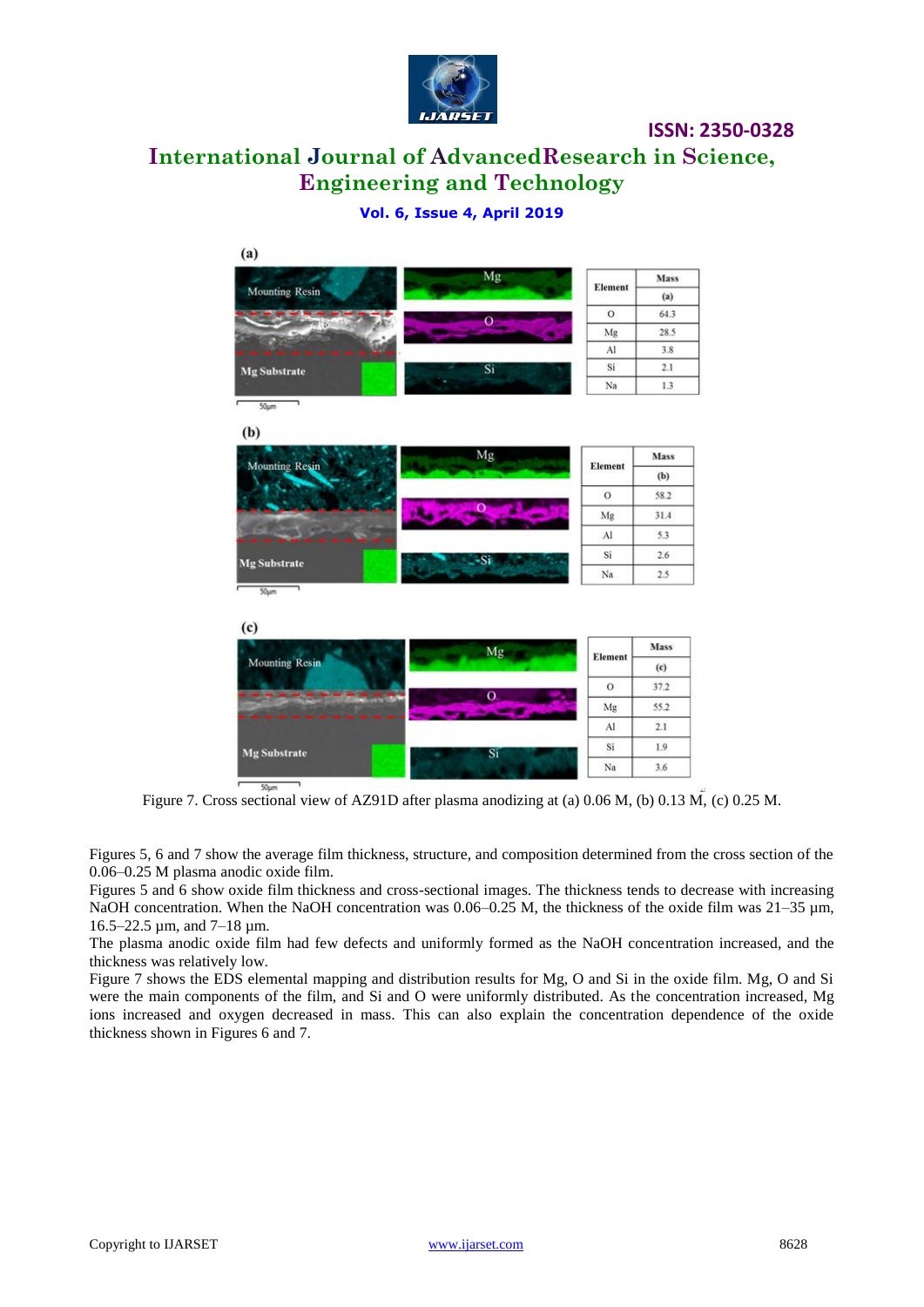

# **International Journal of AdvancedResearch in Science, Engineering and Technology**

(a)  $0.06 M$ (b) 0.13  $M$ 50 (c)  $0.25$  M Corrosion resistance. Reorr  $\times 10^{4}/\Omega$  cm<sup>2</sup> 40 30 20  $10$  $(a)$  $(b)$  $(c)$ 

## **Vol. 6, Issue 4, April 2019**





Figure 9. Surface images of specimens after the salt spray test (72 h).

Figure 8 shows the corrosion resistance measured in a 3 mol dm-3 NaCl solution using EIS as a function of solution temperature. As expected, an increase in the plasma-anodized NaOH concentration improves corrosion resistance, among which corrosion resistance is the best at a concentration of 0.13 M.

In this figure the corrosion resistance value is related to the magnitude of the AC impedance at 10 Hz.

Figure 9 shows the results of a brine spray test performed for 72 h in accordance with ASTM standards to evaluate the corrosion characteristics of plasma anodized Mg alloy specimens at various temperatures. The RN values were 0.06 M to 6 and the RN values of the anodized samples at 0.13–0.25 M were 9.5 and 8, respectively. These results demonstrate the effects of observed surface roughness, thickness, and trends in EIS data.

As the concentration of the NaOH increases, the thickness of the oxide film decreases. Figures 8 and 9 show that the corrosion resistance is improved as the concentration of the NaOH increases and is the best at a concentration of 0.13 M.

Generally, the thicker the coating layer in the coating process such as plating, the better the corrosion resistance. However, in the case of the oxide coating process, i.e., plasma anodization, the corrosion resistance is not proportional to the thickness of the oxide coating.

In this experiment, the temperature of the NaOH affects the arc discharge time and the arc strength as shown in the cross-sectional image of the oxide film in Fig. 7 and Fig. 8, and ultimately affects the oxide microstructure. As a result, when the test pieces are simultaneously treated at the same current density, the density of the oxide film becomes high when the concentration of the NaOH is high. High density oxide films significantly affect the corrosion resistance. The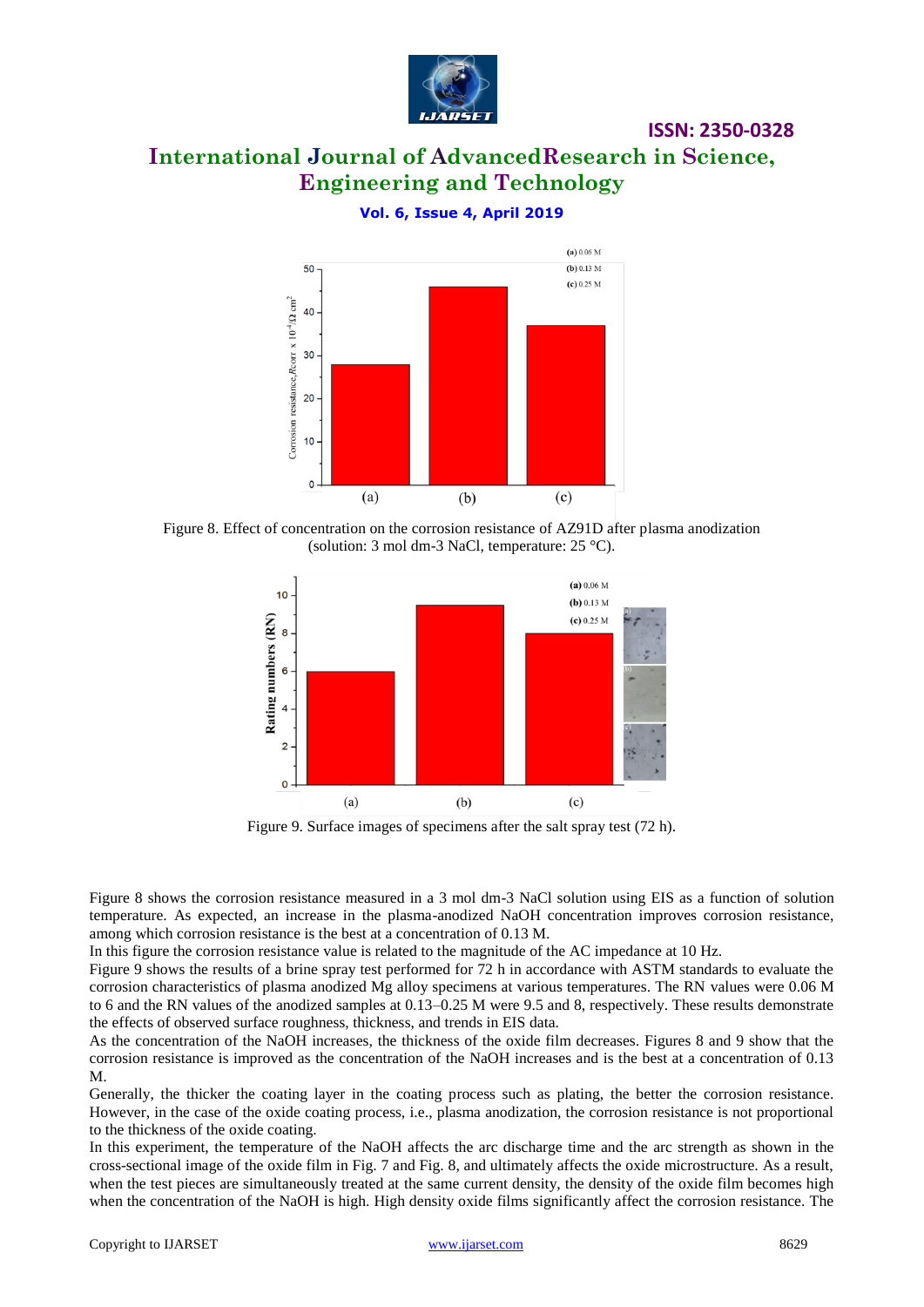

# **ISSN: 2350-0328 International Journal of AdvancedResearch in Science, Engineering and Technology**

## **Vol. 6, Issue 4, April 2019**

porosity of the high density oxide film increases to lower the porosity and the oxide film having a low porosity cannot penetrate easily and the corrosion resistance is excellent.



 $50 \mu m$ 

Figure 10. Surface micrograph of the corrosion area of AZ91 and EDS component analysis after the salt spray test72 h, at (a) 0.06 M, (b) 0.13 M, (c) 0.25 M.

Figure 10 shows the surface and composition of the oxide film after the plasma anodized 72 h test at 0.06 M (a), 0.13 (b) and 0.25 M (c).

0.06 M (a) Aggressive Cl- ions accumulate in the oxidized film cracks that have undergone corrosion, indicating that the entire oxide film is destroyed by Cl- ions and the corrosion products spread on the upper surface of the oxide film and the protection of the oxide film is lost.

The corrosion reaction of Mg takes place through the following redox reaction:

 $Mg + 2H2O \rightarrow Mg (OH)2 + H2.$ 

Mg in a neutral or alkaline solution is oxidized to Mg2+ and reacts with OH- ions formed by simultaneous reduction of water to form Mg (OH)2 on the magnesium surface. The deteriorated surface roughness with more defects and pores at 0.06 M is therefore associated with lower durability of the material in a corrosive environment.

#### **IV.CONCLUSION**

We describe the plasma anodization procedure suitable for the anodization of Mg alloys and have demonstrated applicability to AZ91D alloys. The anodizing process is evaluated in relation to the NaOH concentration, and the